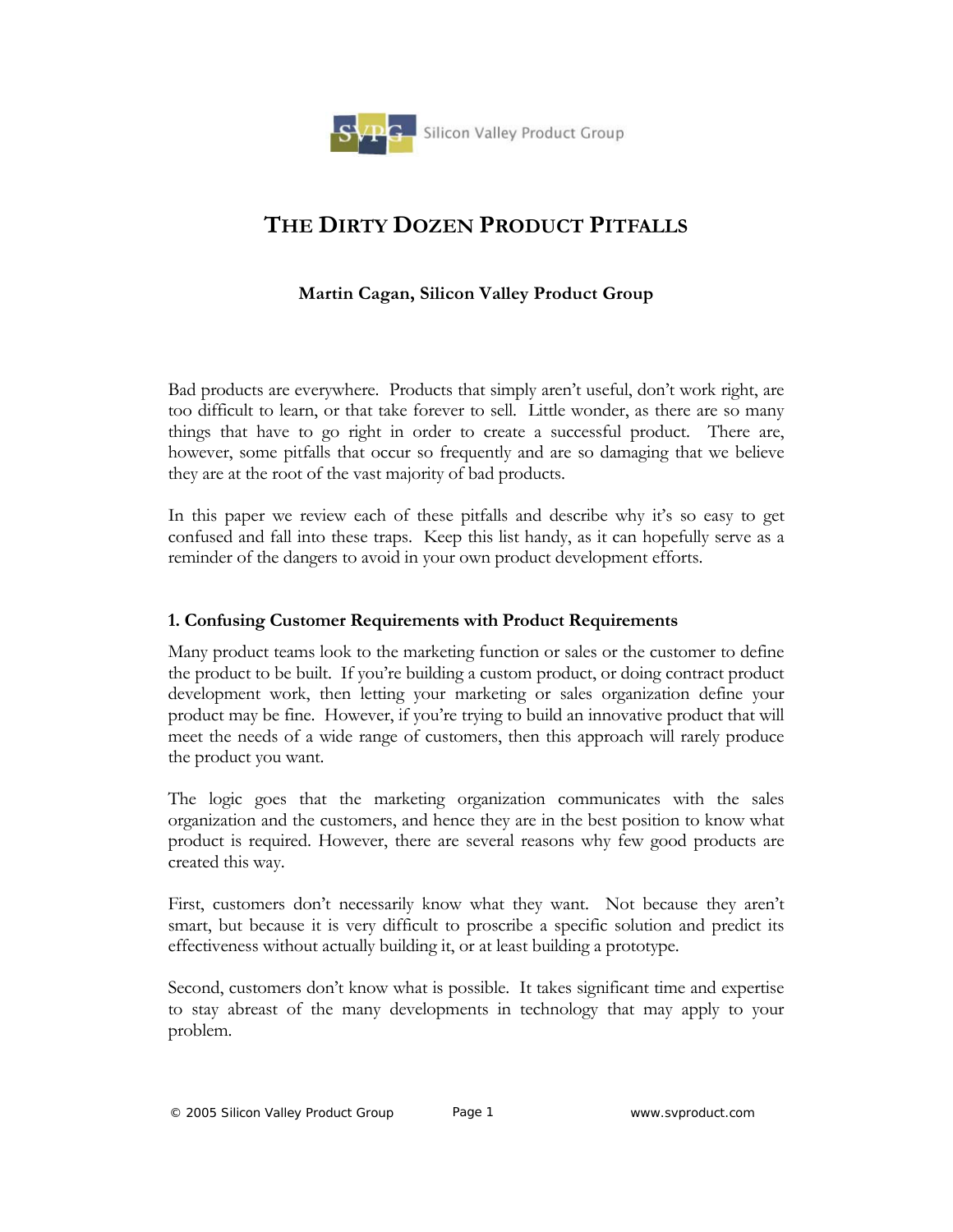

Third, customers aren't in a position to see the wide range of needs and opportunities. The customers are busy with their own lives and jobs and don't have the time to learn about others in the market and how their needs may be similar or different.

Product management is responsible for defining the right product. It is the job of the product manager to deeply understand the target market and their needs, and then to work to combine what is possible with what is desirable, to create products that solve real problems. This is why top product managers often come from the engineering ranks; they understand what is possible, and when they see an unmet need they can often envision new and innovative solutions.

Product *marketing* is also very important, just very different. Product marketing is all about communicating what the product does to the target market, and supporting the sales channel with the tools they need to effectively sell. Good product marketing is difficult and critical, but it is not at all the same thing as inventing the actual product.

## **2. Confusing Innovation with Value**

Innovation without a clear purpose is simply technology looking for a problem to solve. There are countless products on the market today simply because they were now possible, not necessarily because they solve a real problem, or solve the problem better than other solutions.

What motivates the engineers on the product team may not be the same thing that motivates others. Engineers care a great deal about the technical challenge itself, and the particular technologies that they get the opportunity to learn and use.

However, if the engineering team is provided with a clear vision and product strategy, and if the engineers are provided the opportunity to see the customer problems directly, then they can often come up with innovative solutions to very real problems, and breakthrough products can result.

The key is that innovation needs to happen in the context of a vision and strategy. The innovation needs to be in support of providing true customer value.

## **3. Confusing Yourself with Your Customer**

It is very natural and all too easy to think of yourself as more like the target customer than you really are. The reason this is so dangerous is that when we come to think of ourselves as a proxy for our customers, we apply a very different standard to the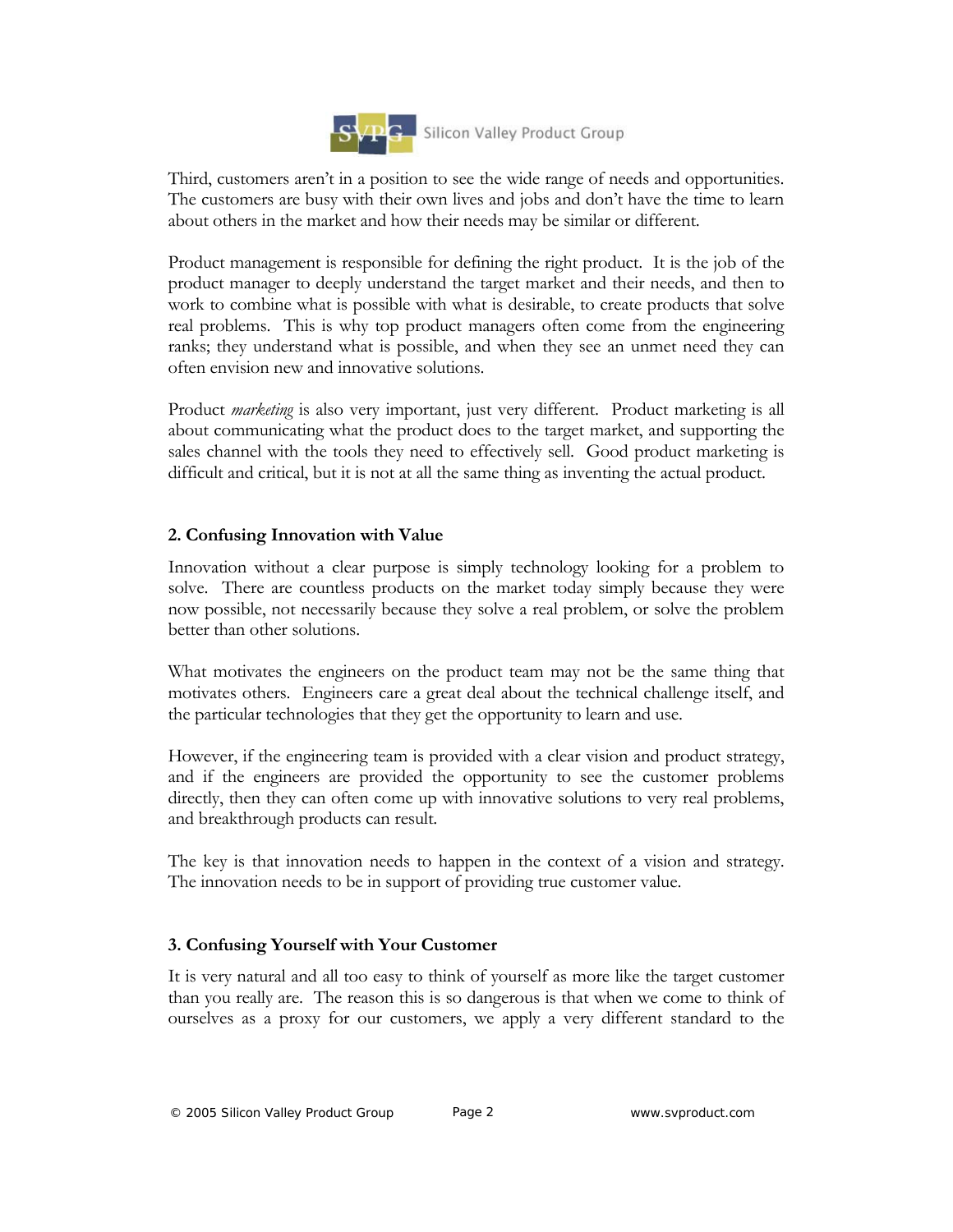

product. There are many negative consequences of this confusion, but the most common is an unusable product.

For example, you may be able to learn and use your product quite easily, yet the actual target customer, who is not immersed in the world of similar products, may find the product overwhelming, complicated, frustrating, and completely unusable.

Or, given that we live and breath our products for months or years at a time, we may anxiously await new releases, while the actual target customer may not have any time to even think about what new features you might be delivering, let alone find the time to install the new version, and explore the new functionality.

To keep us honest and on track, we must constantly put our products in front of customers directly from the target market, and consider carefully their response and constantly strive to keep their perspective in mind and not our own understandably skewed viewpoint.

So many products today are unusable to all but the product's creators. Typically this is the result of poor product design and no usability testing. When usability testing is performed, it is often too little, and too late in the product lifecycle to matter.

If you haven't had your product tested for usability recently, it is likely the insights you will gain from testing will benefit you greatly. The goal should be to redesign your product as necessary to get to the point where you can run usability testing with people from your target market and have these potential customers emerge enthusiastic and eager to buy the product.

Even in companies that routinely perform usability testing, it is often done after engineering has begun to build the product. This creates pressure to downplay the results and lower the standards, otherwise the necessary changes will cause the product schedule to slip dramatically and significant effort and costs will be wasted – not exactly the sort of report a manager wants to give to her superiors.

The use of prototypes during usability testing can significantly help in building confidence that the product you eventually build will, in fact, be usable and desirable.

#### **4. Confusing the Customer with the User**

It is remarkable how many product efforts do not distinguish between the customer and the user. In truth, these people typically bring very different needs to the table. The person who buys the product to address a business requirement may have very different concerns from the people that sit down and use the product every day.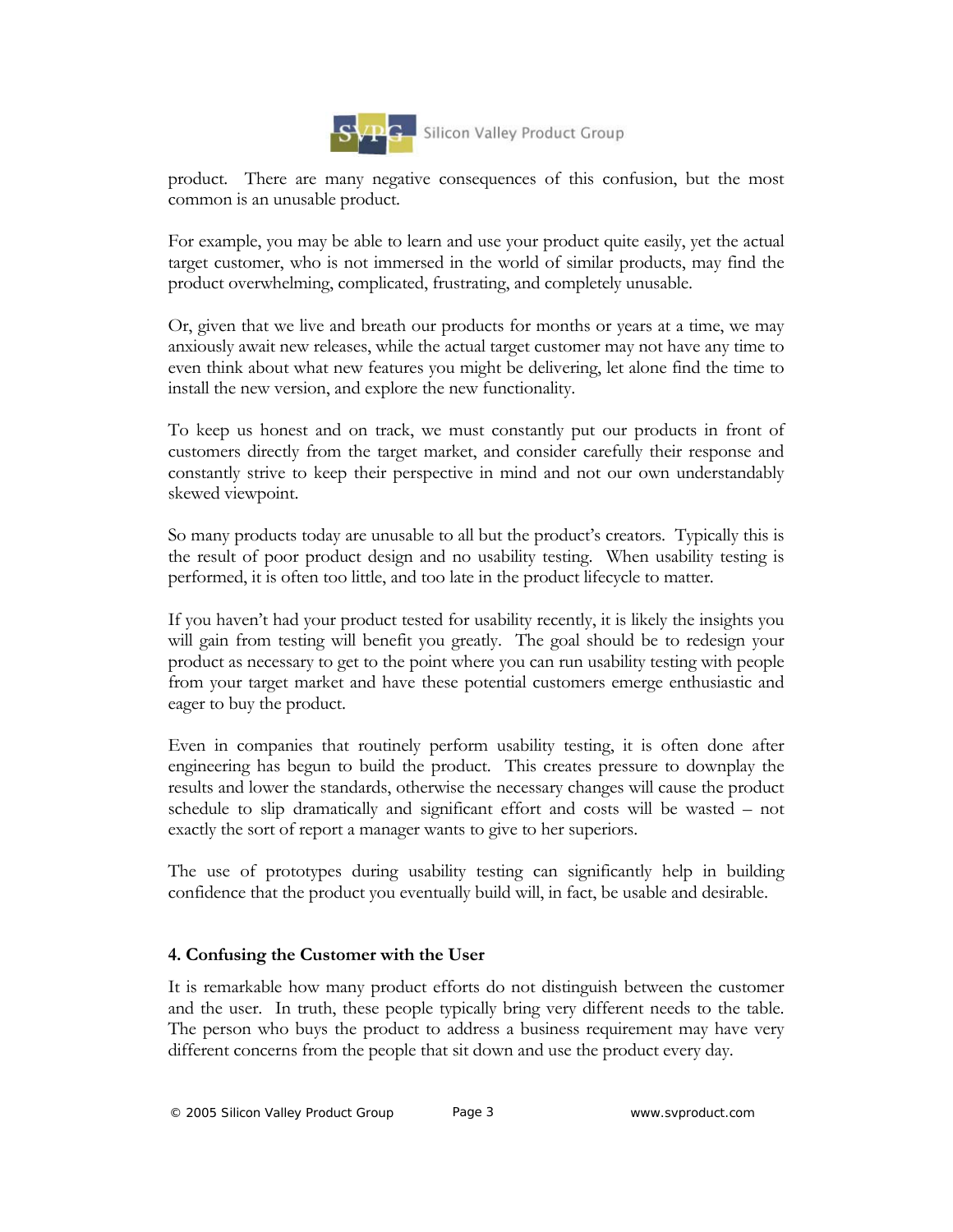

Sales people understand this distinction, and often break the types of users down further into the various people in a company that influence a purchase. But too often the product team is just exposed to the customers – the buyers or economic decision makers – who may do their best to try and represent the needs of the users too, but it is critical to have a clear understanding of the different types of people that will actually have to use the system.

The technique of personas or user profiling can help to raise this issue early and ensure the product team is addressing the needs of the different types of users as well as the customer.

## **5. Confusing Features with Benefits**

It is very easy to get absorbed with the specifics of the features that make up your product, rather than the benefits that those features may provide. The product's value proposition speaks to the benefits, not the features.

Your product simply must have a crystal clear, simple and compelling value proposition. Your target market must be deeply understood, and the people in that market must perceive that your product solves a real problem.

There are several possible reasons for poor value propositions. The most common is that the product is just not solving a significant enough problem. It may be that it is an interesting technology still looking for the right application, or it may be that the product is valuable and useful, just not to the people in the target market. It may also be that the product is simply too expensive relative to the benefits.

It is also possible that the product is ideal for the target market, and very economically priced, but the messaging is so complicated that the value is lost in the haze.

If you can't go up to someone in your target market and in less than a minute explain what the product is all about and why the product is relevant to them, then you have a significant problem, either with the value of your product, or your messaging.

## **6. Confusing Building Right Product with Building Product Right**

When most people talk of doing a good job creating a product, they think of whether or not a good process was followed, and whether the project completed on schedule and within budget, and met the quality goals. These are essentially issues around building the *product right* – doing a good job on the execution of the product.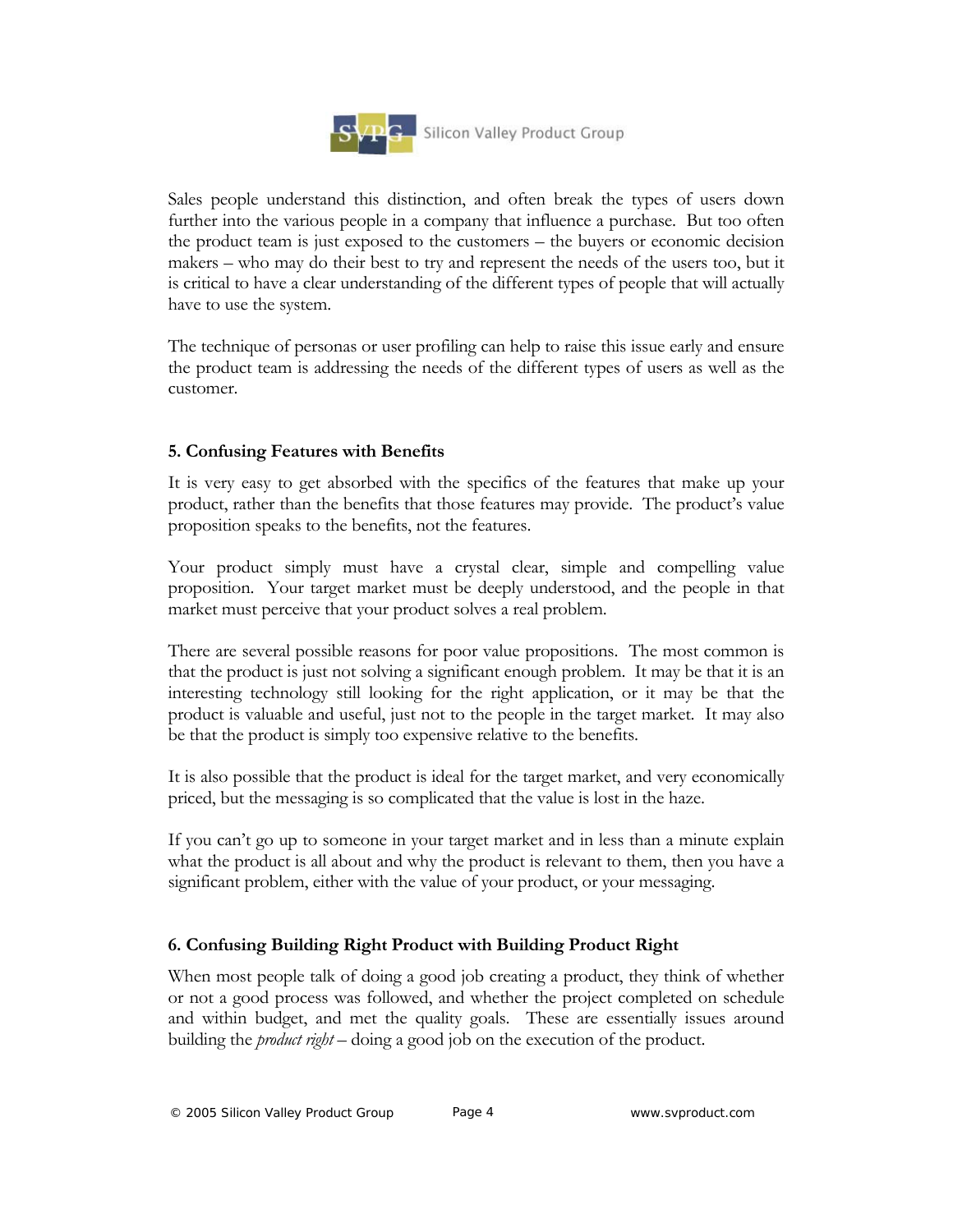

Unfortunately, this doesn't say anything about whether or not the product that was built has any value or will actually be paid for by real customers – in other words, did the product team build the *right product*?

It is essential that the product be implemented effectively if the product is to actually work reliably and perform its functions as required. However, all of that effort is for naught if the product itself isn't useful. It is important for every member of the product team to keep both questions in mind at all times.

In general, usability testing will help you determine if you have built the right product, and quality assurance will help you determine if you have built the product right. Don't fall into the trap of only tracking the much more easily quantifiable QA metrics.

## **7. Confusing Good Product with Good Business Model**

There have been countless good products that couldn't sustain a business. It is not enough just to develop a good product. In a product company, the product needs to sustain the business. You need both to be successful.

A good product must be in support of, and aligned with, the company's business model. Sometimes this can be difficult. Consider the situation that TiVo faced. Their mission was to dramatically improve the television viewing experience, and as we all know, commercials are not usually the favorite part of that experience (with the notable exception of the Super Bowl). However, the television industry is largely funded by commercials. While TiVo's competitors decided to go up against the industry head-on, the people at TiVo worked with the industry and came up with a business model and product that customers loved and still let customers move quickly through commercials, but did it in a way that left room for the industry to continue to feed their families too.

#### **8. Confusing Inspiring Features with "Nice-to-Have" Features**

One of the most neglected aspects of product definition is the emotional element. Put bluntly, it is hard to get excited about a boring product. Yet when products are being specified, inspiring features and ideas are almost always the first to get cut in the nearconstant negotiation to develop a product in the desired timeframe.

It is relatively easy to come up with a product with a solid list of functional and practical features, but not have one that creates the desired enthusiasm or loyalty.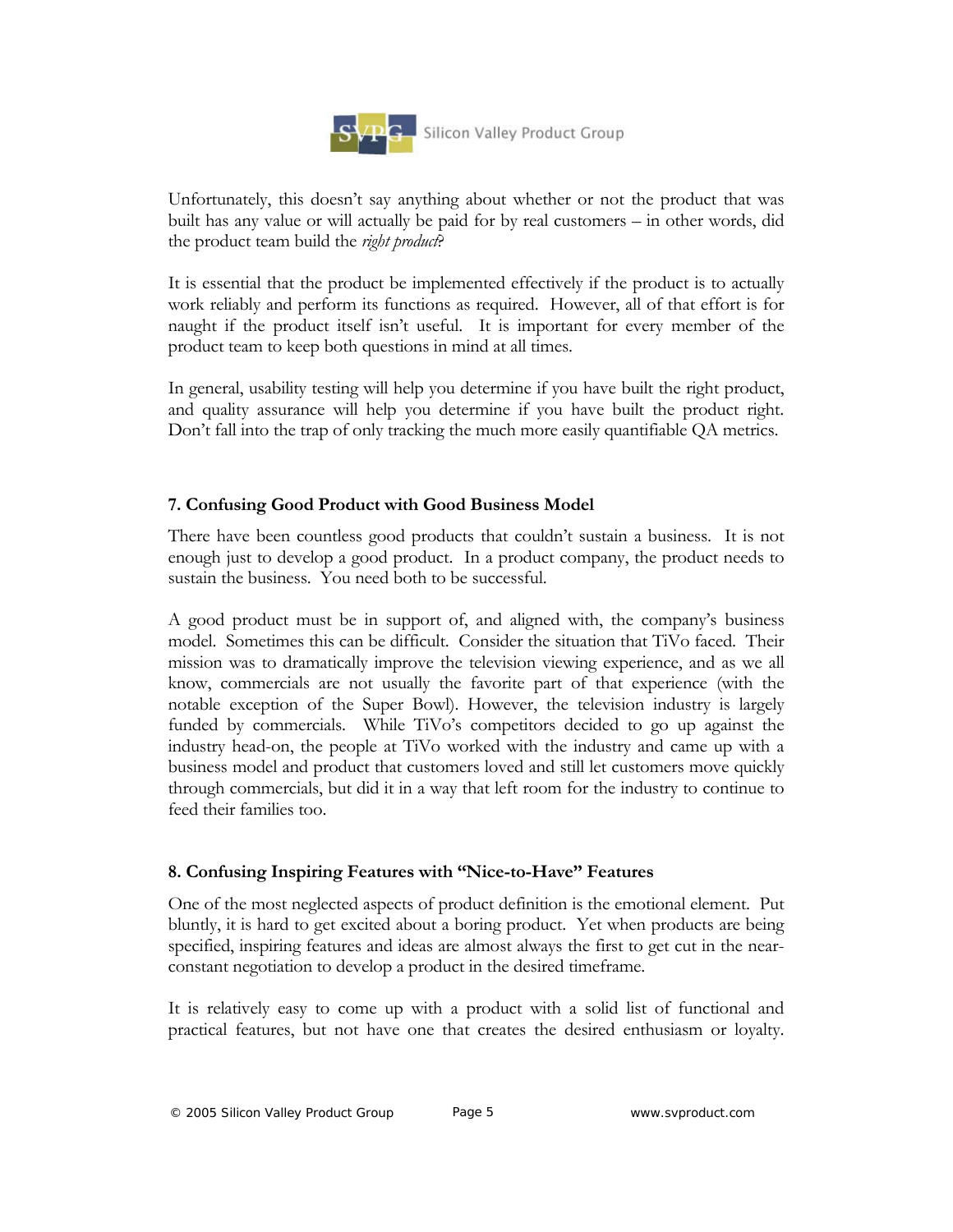

Without that enthusiasm and excitement, it is much harder to build a community of loyal customers, which makes it much harder to sell and support the product.

When looking for ways to inject excitement in your product, sometimes you'll find it is the features themselves that are inspiring, and other times it is something a little less obvious, like the emotional impact of the visual design.

Many product teams treat visual design as an afterthought. Near the end of the product development process, they find a graphics design firm to come up with icons, or colors, or packaging, and they provide what polish they can to create a professional looking product. But the design is much more a factor in the user experience than most product teams realized.

The best way to get an early assessment in the product lifecycle whether or not your product will be inspiring is to observe the response during user testing. You may have to experiment with several different ideas, but when you strike the right chord you will see it instantly in the response of the test subjects.

## **9. Confusing Adding Features with Improving Product**

Visit any product team with a product that is struggling, and you will almost certainly find the team racing frantically to implement a new set of features that the team hopes will address the problems and finally get the customers to take the plunge and buy.

Sadly, adding features is rarely the formula for improving your product. It is understandable since the sales force is likely telling you (quite loudly by now) that "the customer likes the product but really needs it to do x" or the marketing folks are saying "we simply have to add y and z immediately because our competition is killing us." Or worse, you find the team following the shotgun approach of "we've tried a and b, so it must be c and d that we're missing."

Occasionally, you really are lacking some crucial functionality, but if it is so very crucial, it is hard to understand how it was missed earlier. More likely, your product has one or more of the other issues in this list of common problems, and rather than addressing the underlying issue, such as usability or value, we instead look to features as the answer.

Ironically, adding features often exacerbates the problem, as more features tend to make the product that much more complex, and difficult to use, and hard to communicate.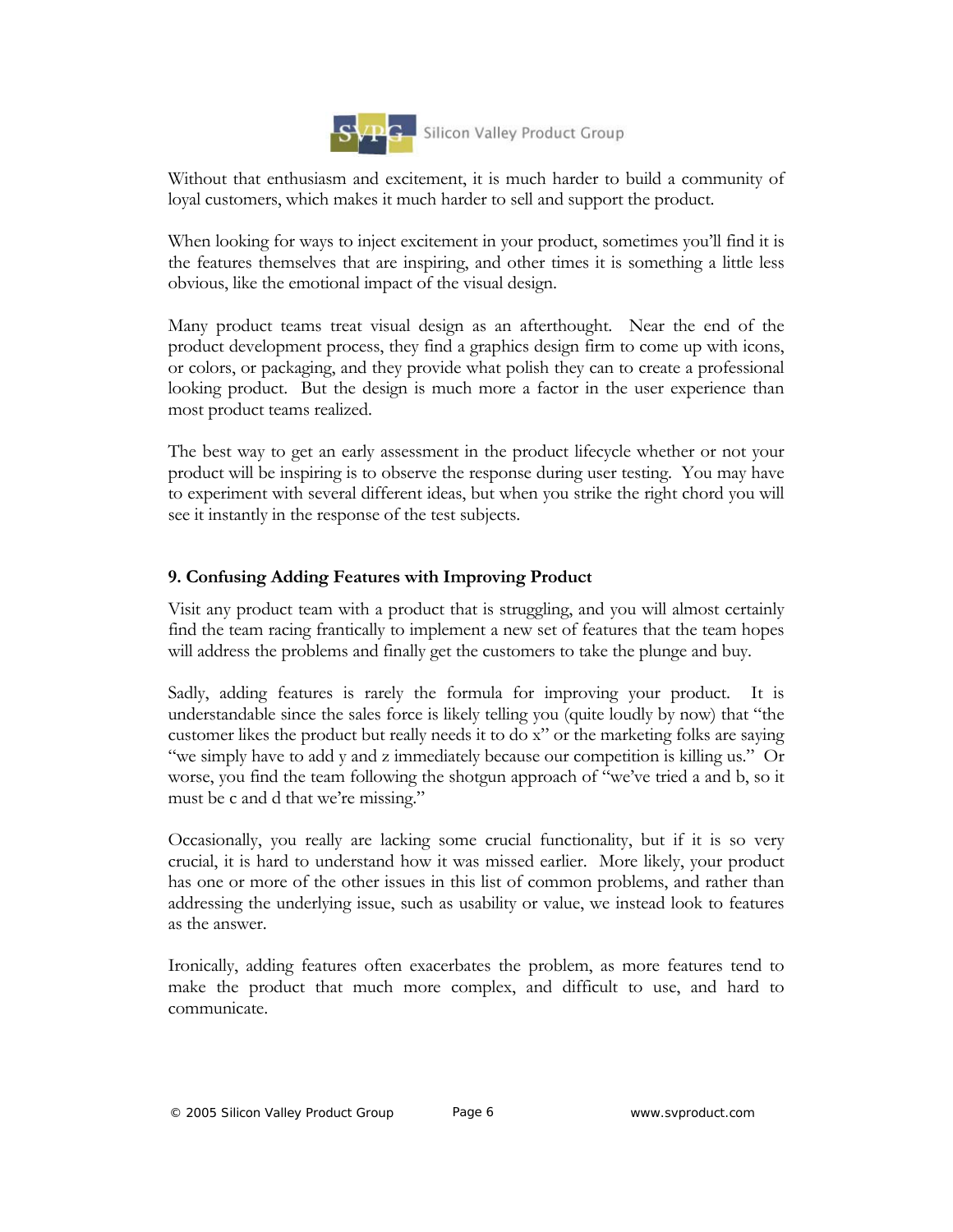

The good product team is constantly improving the product, which primarily means making the product more usable and accessible to an ever-wider audience of target customers.

#### **10. Confusing Impressive Specifications with an Impressive Product**

Many teams diligently follow their company's product lifecycle, and produce thorough product requirements specifications, and several thick design and architectural specifications filled with UML diagrams and impressive graphics, and while these documents can be useful in terms of helping to ensure that the product team has thought about a range of important issues, it must always be kept in mind that paper documents can do very little to ensure you're actually building a product that your customers will want to buy.

With high-tech products, the actual target users must be able to interact with the product in order to decide if they will actually like the product and want to use it. This is why it's critical to keep in mind that doing a good job on specifications is not a substitute for validating the product, preferably with high-fidelity, interactive and rich prototypes.

Too many product teams put too much trust in their requirements and design documents, and they don't find out until the product is in beta that people either can't figure out how to use the product, or they can use it, but they don't care to because they don't see the value. This is not a sign of weak product managers, designers or architects, but rather an acknowledgement of the fact that it is simply the nature of high-tech products, especially software, that you need to interact with the product (or a reasonable simulation) in order to evaluate the actual experience and predict the eventual success.

#### **11. Confusing a Complete Product with a Sellable Product**

Even with the best of products, if your organization is not set up to effectively distribute and sell the product, or if you cannot reasonably support the product, then your product will not get the response you are hoping for.

You need to look closely at your organization's structure, the business model, the sales and distribution model, and ask yourself if the product you are creating can be effectively sold and supported in this model. It is much easier, in general, to adjust the product to fit the company structure and business model than it is to change the company to meet the needs of your product.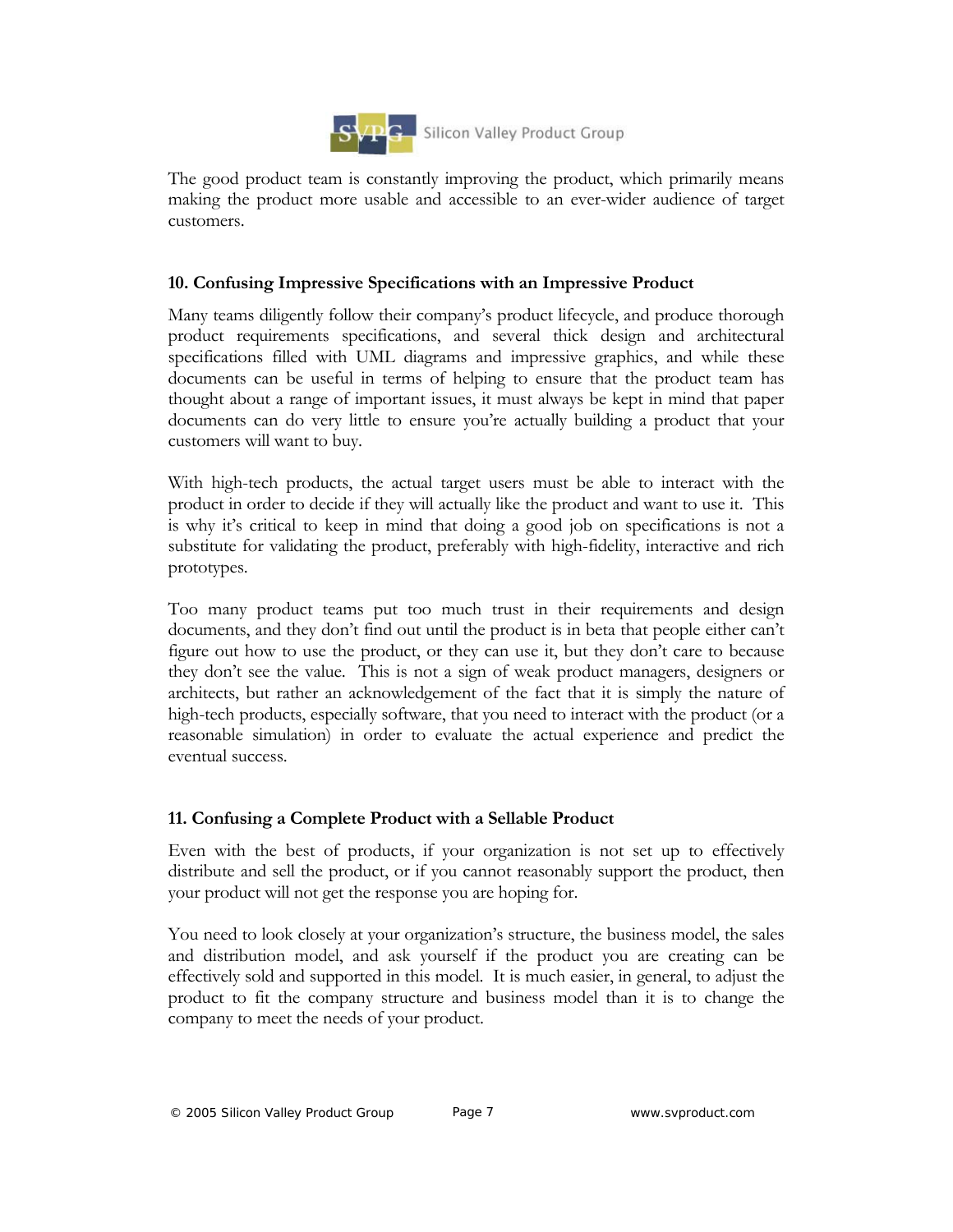

This is especially important to consider after acquisitions or changes in the company business strategy. Remember that these whole product issues are just as important as the product itself, and that many otherwise good products have languished in the wrong company.

## **12. Confusing Product Launch with Success**

Finally, many product teams lose sight of the real measure of success. Success is not launching on time, or getting good reviews from the press, or winning competitive evaluations, or getting the product installed successfully, or even landing major new customers and cashing the big checks that come along with those sales.

These are all good things but they don't speak to the ultimate goal of having happy customers successfully using your product. Unfortunately, many product teams stop short of this goal. They either give up too soon, or they move on to the next product, or they get distracted.

It is very easy to get obsessed with what a competitor is doing, or worry about how some new technology will impact the product, or any number of factors that distract you from the real prize, which is a rapidly growing community of inspired, enthusiastic, and loyal customers.

#### **Summary**

Beyond these common product pitfalls, it is worth emphasizing in closing that everything starts with the right people on the product team. These are the people that will make the thousands of decisions during the course of the project that will determine the success of the product. While good process and technique can significantly improve your chances for success, without the right team in place there is frankly little hope.

Not every person on the team must be a proven superstar, but each person on the team must be able to perform her job competently, and the team as a whole needs to work together effectively.